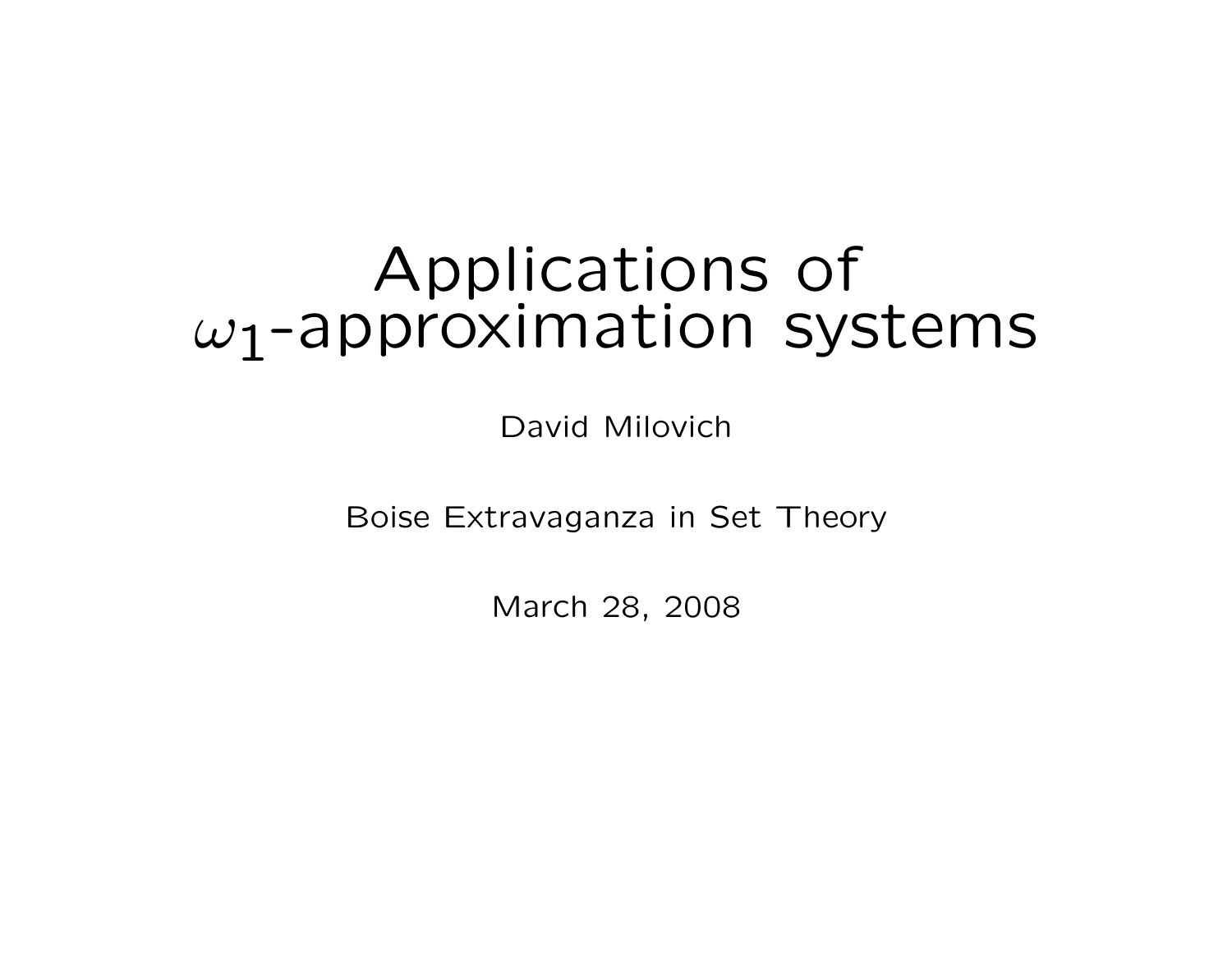**Notation.**  $H_{\kappa}$  is the set of sets that are hereditarily smaller than κ.

**Convention.** A set M is a submodel if  $\langle M, \in \rangle$  an elementary substructure of  $\langle H_\theta,\in\rangle$  for a sufficiently large regular cardinal  $\theta.$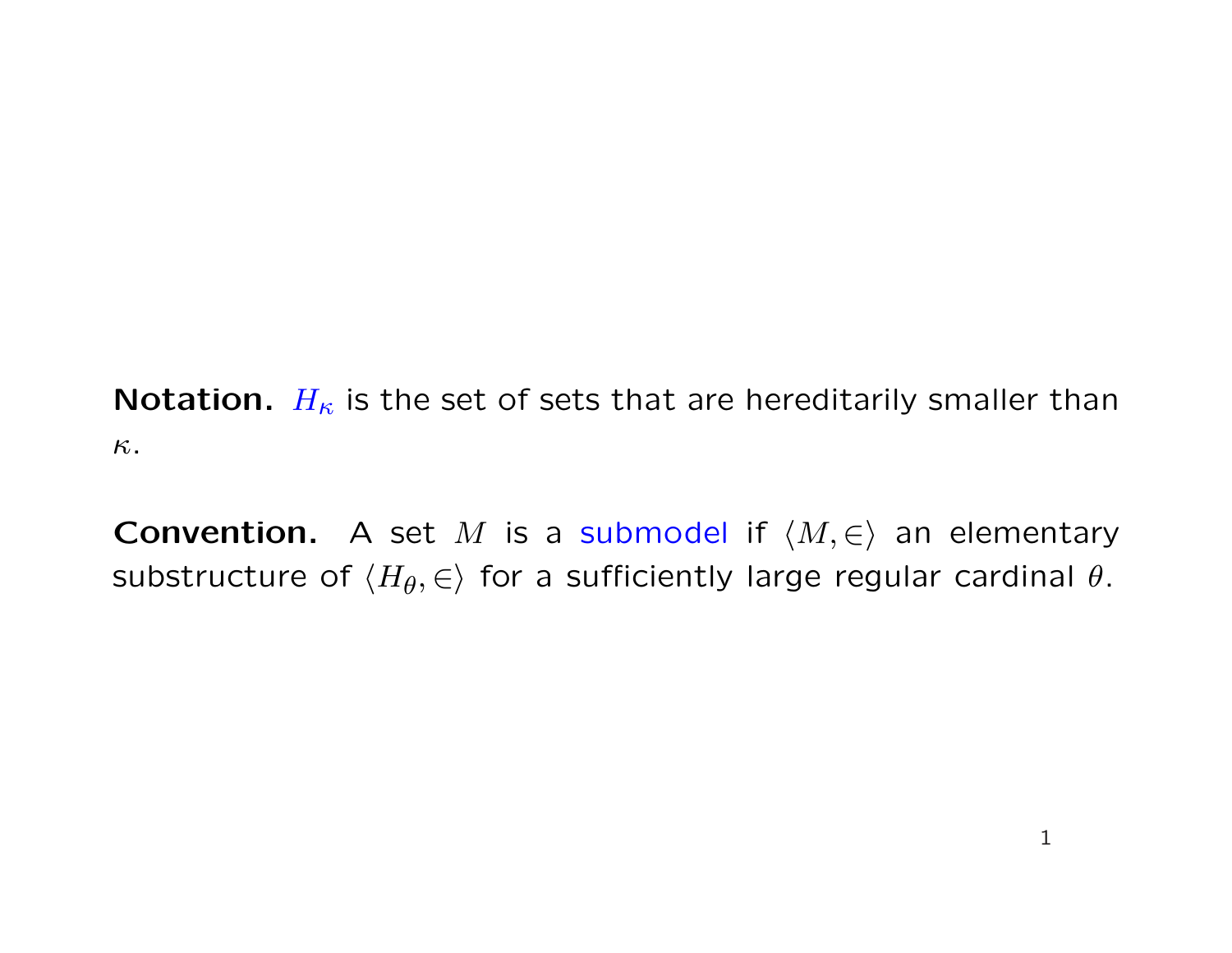- Suppose we need to construct an object O of size  $\aleph_1$  one countable piece at a time.
- At stage  $\alpha$ , we may also need the partially completed object  $O_{\leq \alpha}$  to satisfy certain closure properties.
- A elementary chain of countable submodels  $\langle M_\alpha\rangle_{\alpha<\omega_1}$  is the natural tool to use.
- An arbitrarily chosen  $\langle M_{\alpha}\rangle_{\alpha<\omega_1}$  might not work. To ensure  $O_{<\alpha}\in M_\alpha$ , we may need to construct  $\langle O_\alpha\rangle_{\alpha<\omega_1}$  and  $\langle M_\alpha\rangle_{\alpha<\omega_1}$ simultaneously:  $M_0, O_0, M_1, O_1, M_2, O_2, ...$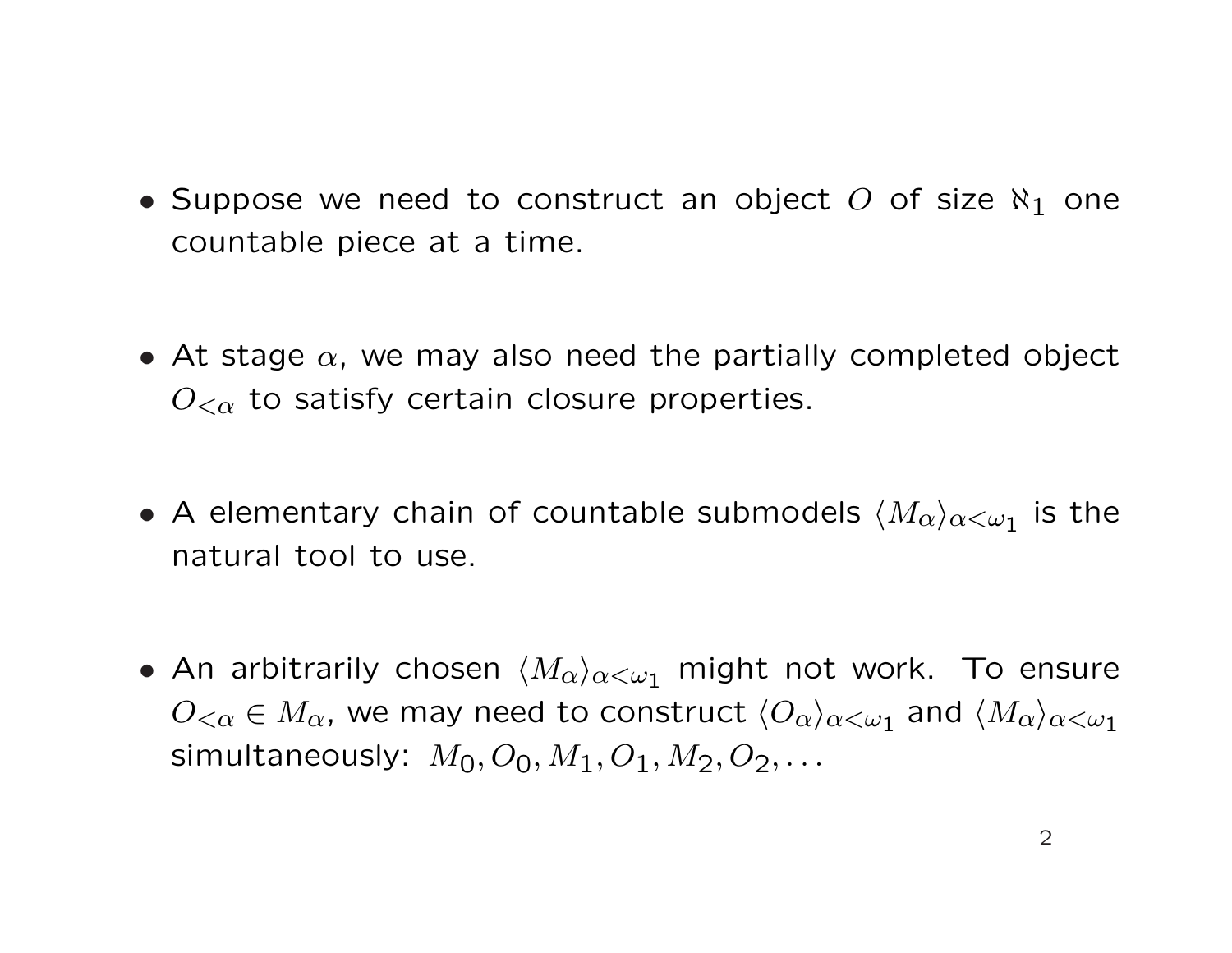- What if we need to construct an object O of size  $\aleph_2$  one countable piece at a time?
- An elementary chain of  $\aleph_1$ -sized submodels  $\langle M_{\alpha}\rangle_{\alpha<\omega_2}$  won't work because in general  $|M_{\alpha+1} \setminus M_{\alpha}| = \aleph_1$ .
- Okay, so we'll build  $M_{\alpha+1}$  as the union of an elemenatry chain  $\langle N_{\alpha,\beta}\rangle_{\beta<\omega_1}$  of countable submodels. With each  $N_{\alpha,\beta}$ we'll build another countable piece  $O_{\alpha,\beta}$  of  $O$ .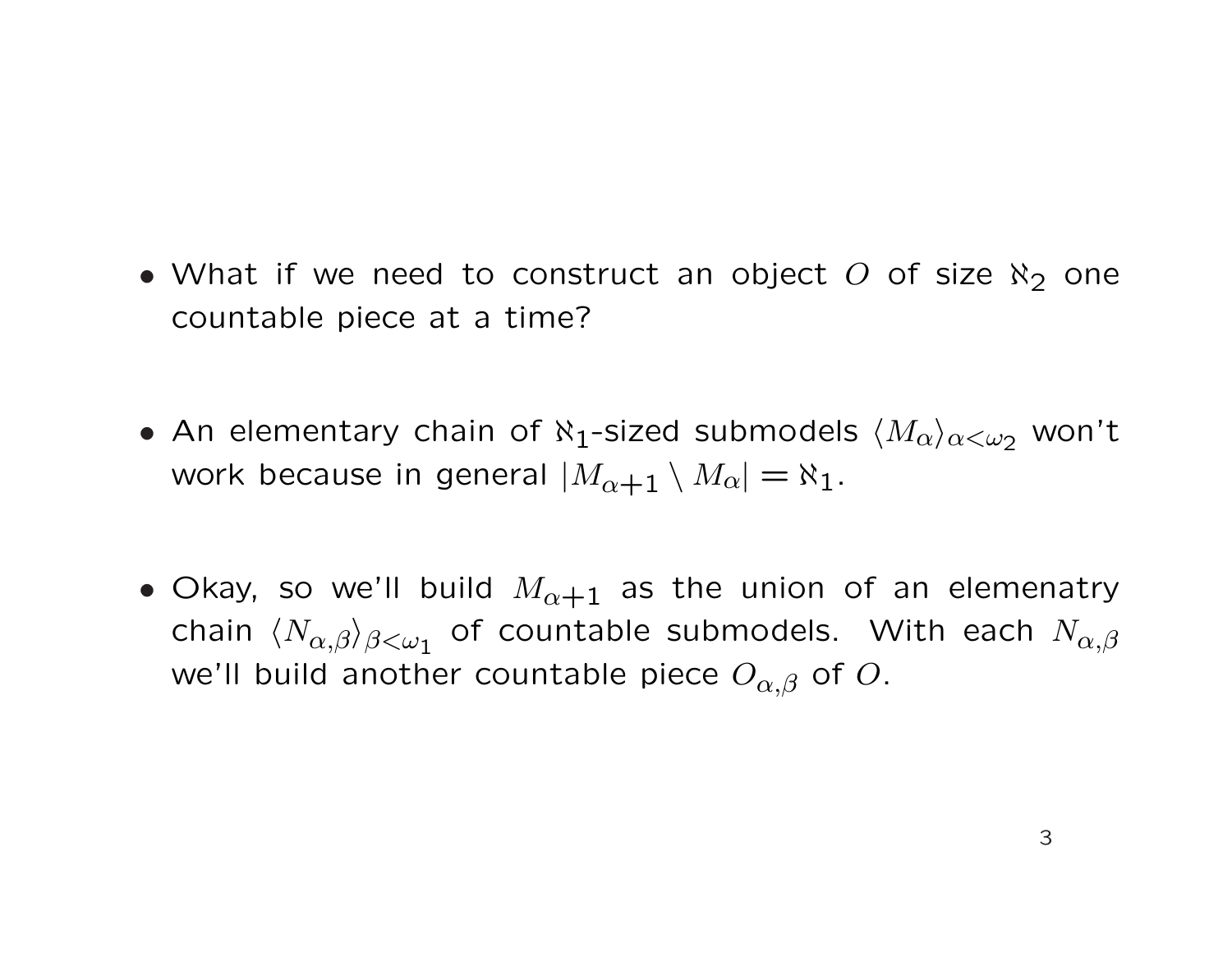- Possible pitfall  $\#1$ : we may assume  $O_{\leq \alpha}, M_\alpha, O_{\alpha, < \beta} \in N_{\alpha, \beta}$ and  $O_{\alpha,<\beta} \subseteq N_{\alpha,\beta}$  but not  $O_{<\alpha} \subseteq N_{\alpha,\beta}$  or  $M_{\alpha} \subseteq N_{\alpha,\beta}$ .
- Possible pitfall  $\#2$ :  $O_{\leq \alpha}$  and  $O_{\alpha, \leq \beta}$  might interact in a nasty way.
- If we can get around the pitfalls, we've got something useful.
- Okay, that covers  $\aleph_2$ , but why stop there? It's easy to similarly handle  $\aleph_3$  and  $\aleph_4$ , and not terribly hard to see how to handle  $\aleph_{\omega}$  and  $\aleph_{\omega+1}$ . We just need to formalize how to handle an arbitary cardinal.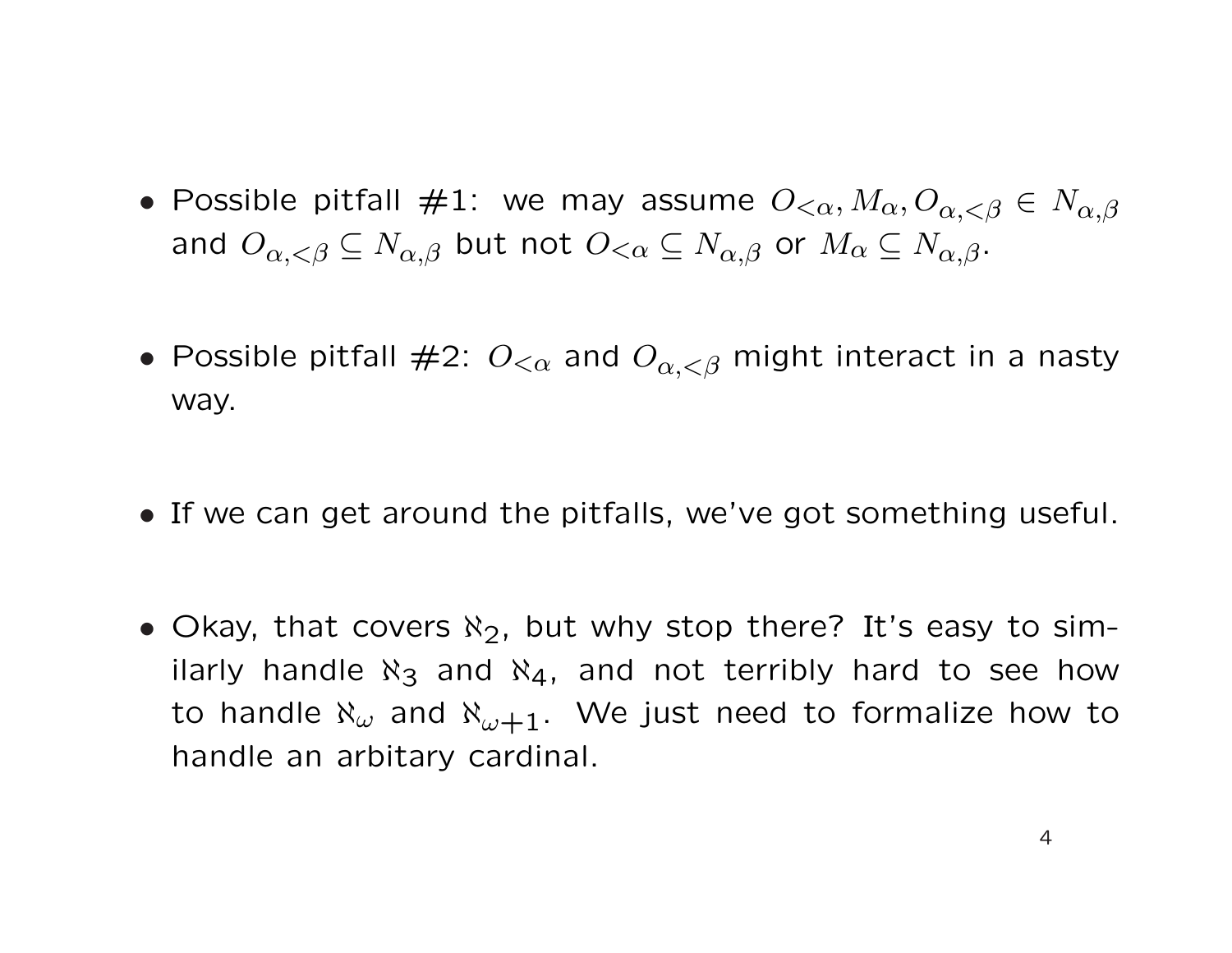**Definition.** A sequence of countable submodels  $\langle M_{\alpha}\rangle_{\alpha<\eta}$  is an ω<sub>1</sub>-approximation sequence if  $\langle M_\beta \rangle_{\beta < \alpha} \in M_\alpha$  for all  $\alpha \leq \eta$ .

Theorem. There is a  $\emptyset$ -definable map  $\Psi$  with domain equal to the class of  $\omega_1$ -approximation sequences, such that every  $\Psi(\langle M_\alpha\rangle_{\alpha<\eta})$  is of the form  $\langle \Sigma_\alpha\rangle_{\alpha<\eta}$  where, for all  $\alpha\leq\eta$ :

•  $\Sigma_{\alpha}$  is a finite set of submodels.

• 
$$
\bigcup \Sigma_{\alpha} = \bigcup_{\beta < \alpha} M_{\beta}.
$$

• if  $\alpha < \eta$ , then  $N \in M_{\alpha}$  for all  $N \in \Sigma_{\alpha}$ .

We call  $\langle \Sigma_{\alpha} \rangle_{\alpha \leq \eta}$  an  $\omega_1$ -approximation system.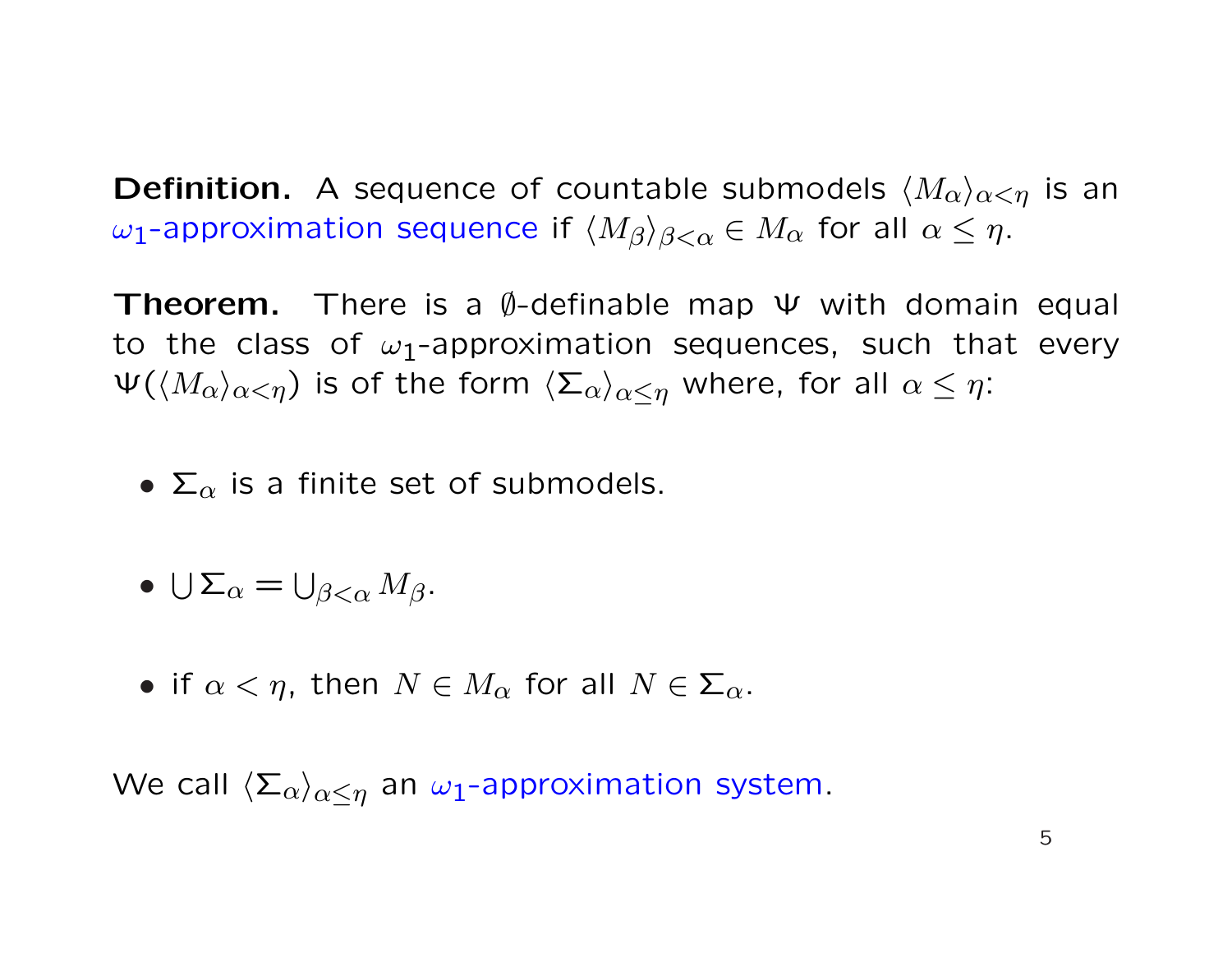#### About the proof

- Let  $\Omega$  denote the class of finite, nonempty ordinal sequences  $\langle \gamma_i \rangle_{i < n}$  for which  $|\gamma_0| > |\gamma_1| > \cdots > |\gamma_{n-2}| \geq \aleph_1 > |\gamma_{n-1}|$  if  $n \geq 2$  and  $\aleph_1 > |\gamma_{n-1}|$  if  $n = 1$ .
- Let  $\sqsubset$  denote the lexicographic ordering of  $\Omega$ . Since  $\sqsubset$  is a well-ordering, there is a unique isomorphism Υ from the ordinals to  $\langle\Omega,\sqsubseteq\rangle$ .
- Suppose  $\Upsilon(\alpha) = \langle \gamma_i \rangle_{i \leq n}$ . For each  $k < n 1$ , set  $N_{\alpha,k} =$  $\frac{1}{2}$  $\{M_\beta : \langle \gamma_0, \ldots, \gamma_{k-1}, 0 \rangle \sqsubseteq \Upsilon(\beta) \sqsubset \langle \gamma_0, \ldots, \gamma_k, 0 \rangle \}.$ Set  $N_{\alpha,n-1} = \bigcup \{M_\beta : \langle \gamma_0, \ldots, \gamma_{n-2}, 0 \rangle \sqsubseteq \Upsilon(\beta) \sqsubset \langle \gamma_0, \ldots, \gamma_{n-1} \rangle \}.$  $\begin{bmatrix} 1 & 1 \\ 1 & 1 \end{bmatrix}$ Set  $\Sigma_{\alpha} = \{N_{\alpha,j} : j < n\} \setminus \{\emptyset\}$ . This works.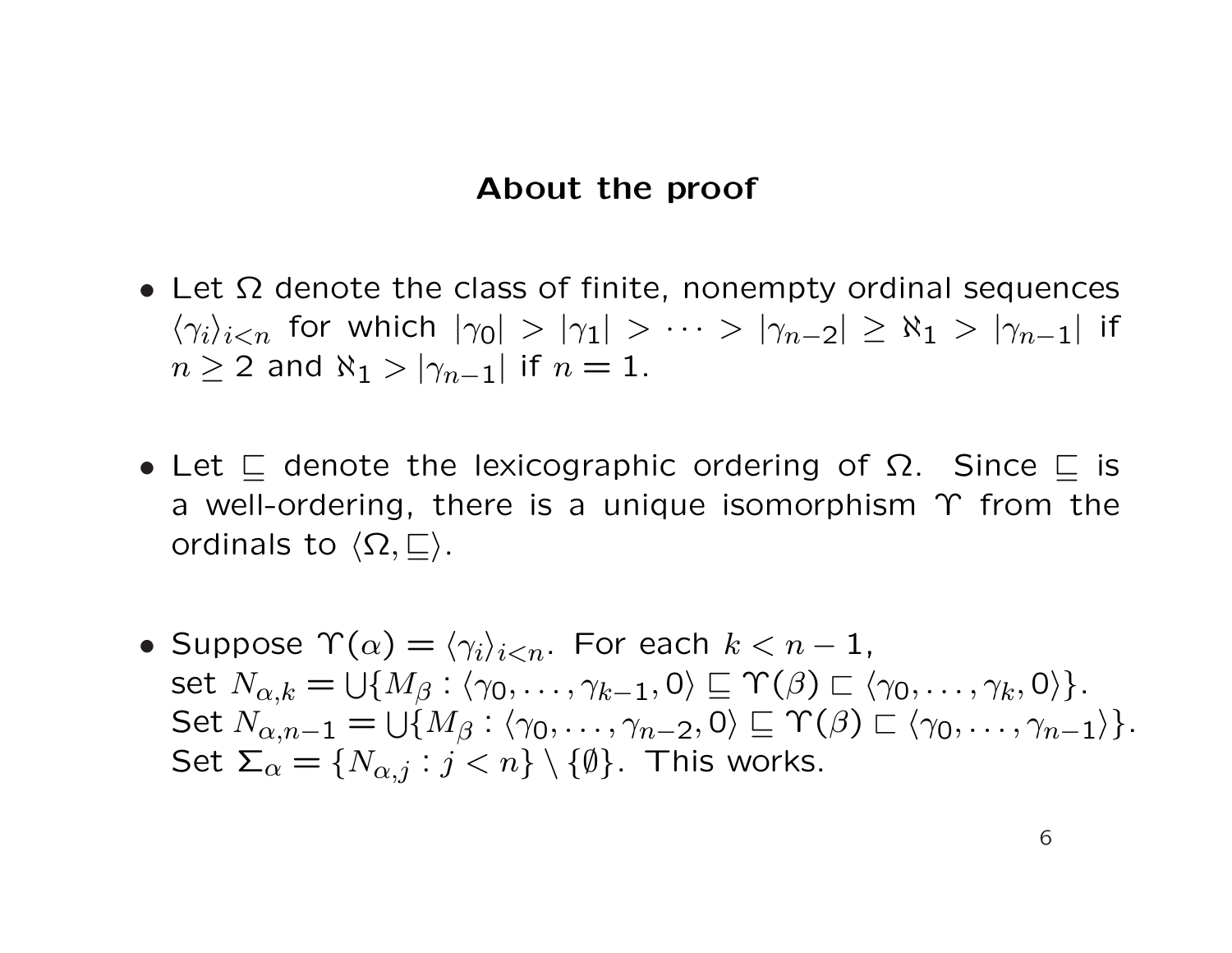# Applications

- Theorem (Jackson and Mauldin, 2002). There is a Steinhaus set, that is, a subset S of  $\mathbb{R}^2$  that meets every isometric copy of  $\mathbb{Z}^2$  at exactly one point.
- Jackson and Mauldin didn't exactly use  $\omega_1$ -approximation systems. They more directly used the tree  $T$  formed by the closure of  $\Omega$  with respect to initial segments. They built a sequence of substructures of  $\mathbb{R}^2$  indexed by a subtree of T.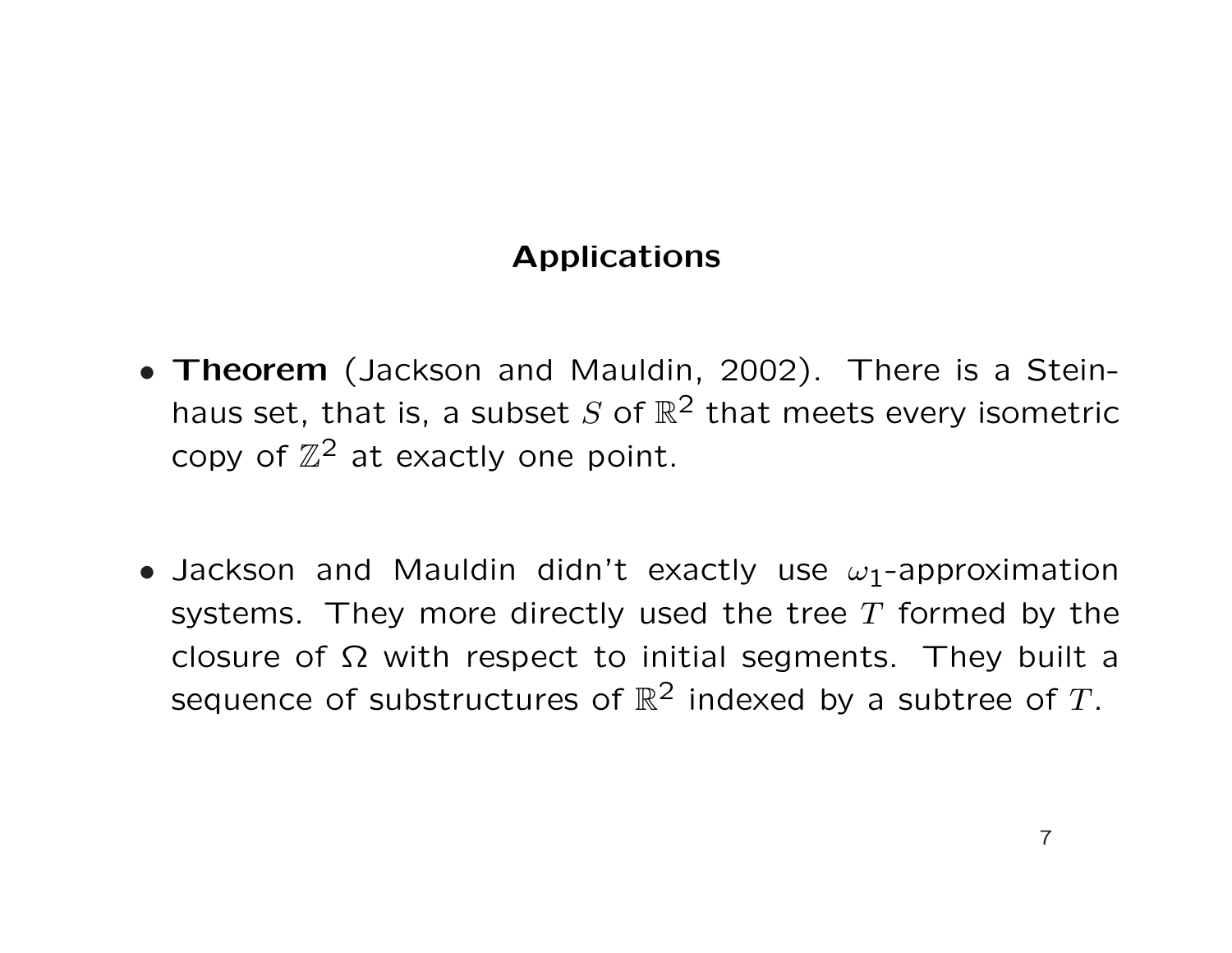- Definition. A poset P is is  $\kappa^{op}$ -like if no element of P has  $\kappa$ -many elements above it.
- Definition. A base of a boolean algebra  $B$  is a subset  $A$ of B such that for all  $b \in B$  we have  $b =$  $\overline{\phantom{a}}$  $_{i< n}$   $a_i$  for some  $a_0, \ldots, a_{n-1} \in A$ .
- **Definition.** A boolean algebra is free if it isomorphic to the algebra of clopen sets Clop( $2^{\lambda}$ ) for some cardinal  $\lambda$ .
- Definition. Let the reaping number  $r(B)$  of a boolean algebra B be the least  $\kappa$  such that some ultrafilter U of B has a refinement of size  $\kappa$ .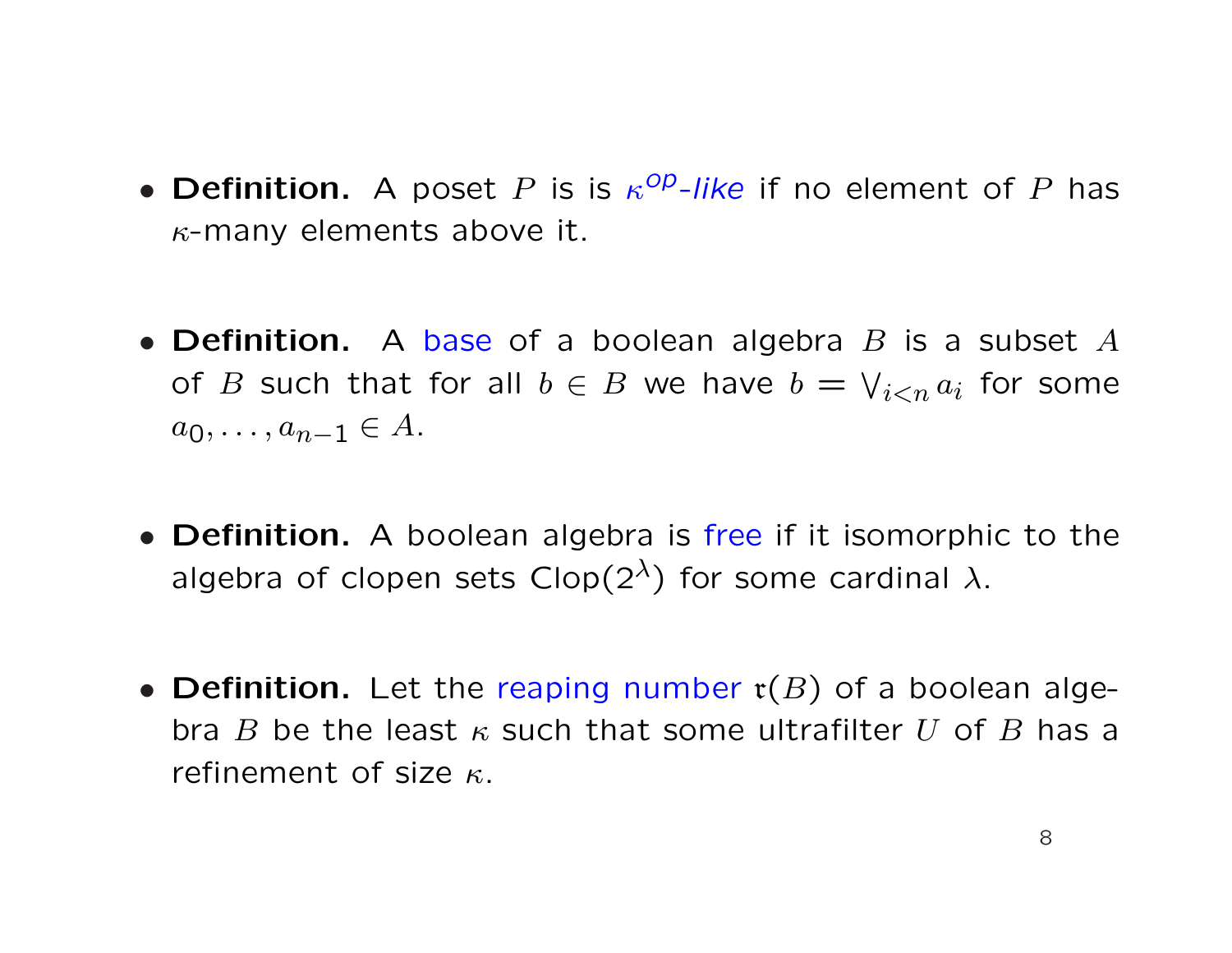Lemma. Free boolean algebras reflect cones. More precisely, if A is a free boolean algebra, M is a submodel, and  $a \in A \in M$ (but maybe  $a \notin M$ ), then  $\{b \in A \cap M : a < b\}$  has a minimum element.

**Theorem.** Every subset of a free boolean algebra contains a dense  $\omega^{\text{op}}$ -like subset.

**Proof.** Use the lemma, elementary chains, and induction on the size of the boolean algebra.

**Theorem.** If B is a subalgebra of a free boolean algebra and  $\mathfrak{r}(B)=|B|$ , then every base of B contains an  $\omega^\text{op}-$ like base.

**Proof.** Use the lemma and  $\omega_1$ -approximation systems.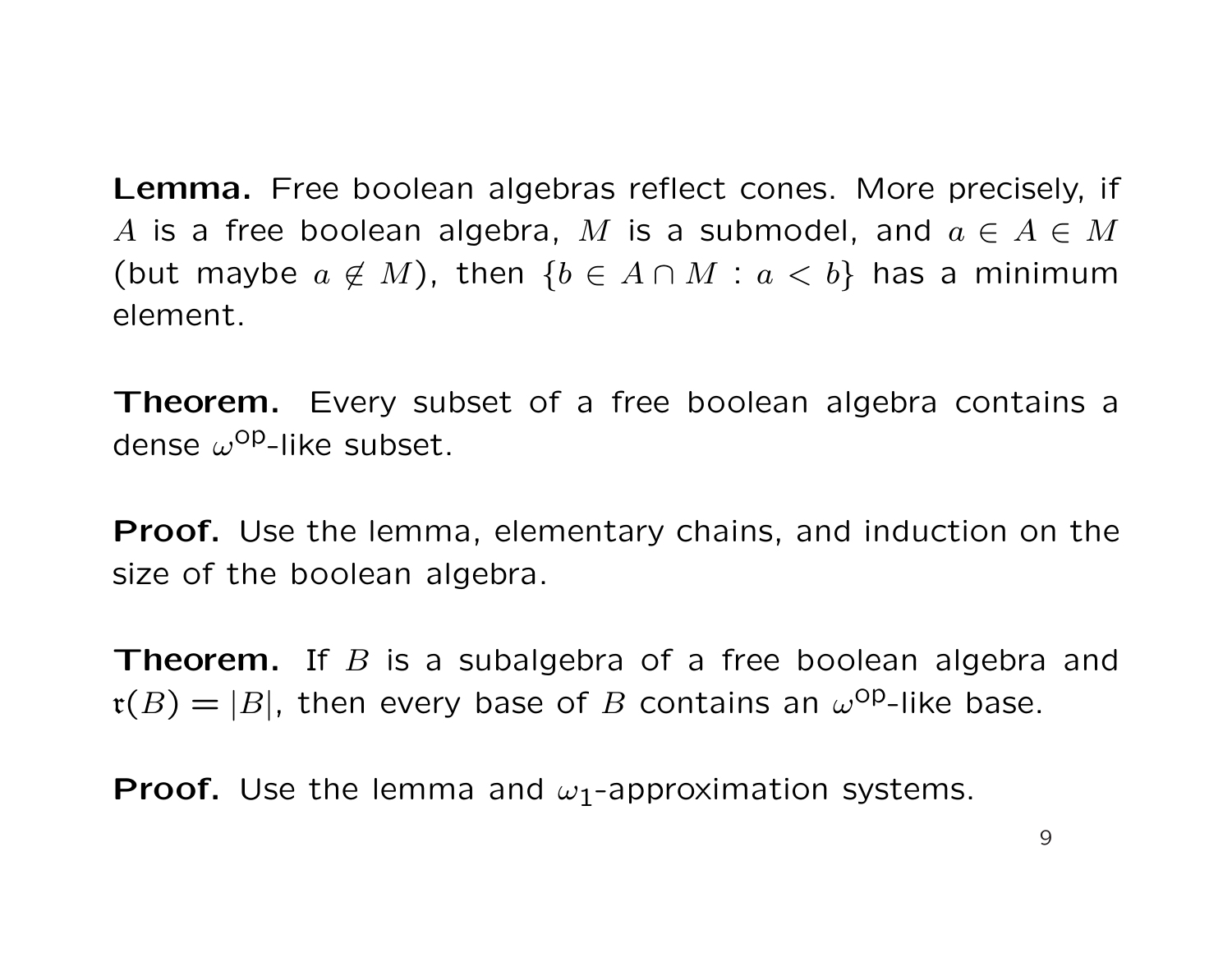### Topological consequences

**Definition.** A base A of a space X is a family of open sets such that for every open U and every  $p \in U$  there exists  $V \in \mathcal{A}$  such that  $p \in V \subseteq U$ .

**Definition.** A local base A at a point p in a space of X is a family of open sets containing  $p$  such that for every open  $U$  containing p there exists  $V \in \mathcal{A}$  such that  $V \subseteq U$ .

**Definition.** A  $\pi$ -base A of a space X is a family of nonempty open sets such that for every nonempty open  $U$  there exists  $V \in \mathcal{A}$  such that  $V \subseteq U$ .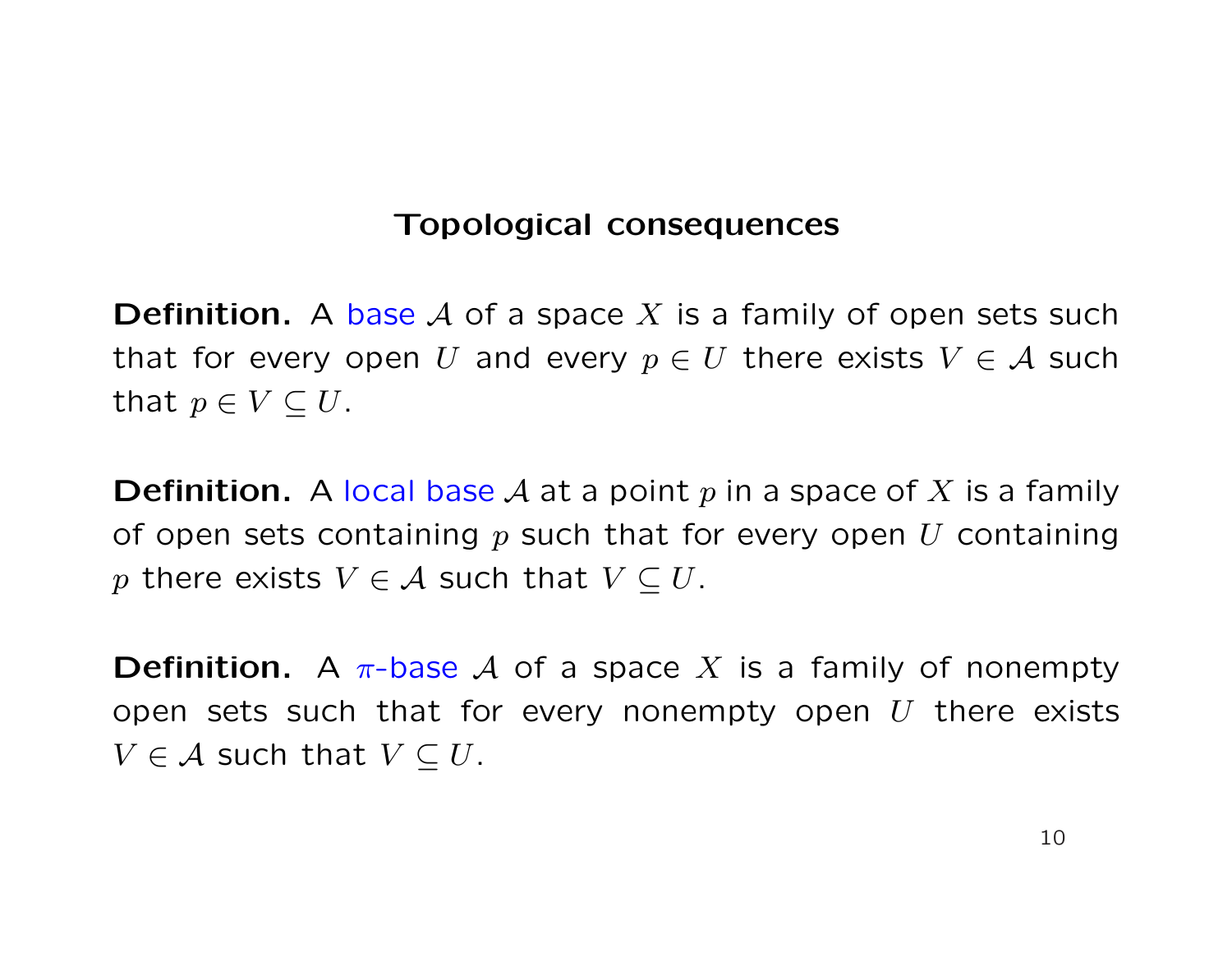Definition. A dyadic compactum is a Hausdorff space that is a continuous image of  $2^{\lambda}$  for some  $\lambda$ . (Example: compact groups are dyadic.)

**Convention.** Families of open sets are ordered by  $\subseteq$ .

**Theorem.** Let X be a dyadic compactum. Then every  $\pi$ -base of X contains an  $\omega^{\textsf{op}}$ -like  $\pi$ -base and every local base in X contains an  $\omega^{\text{op}}$ -like local base.

**Theorem.** If X is also homogeneous, then every base of X contains an  $\omega^{\text{op}}$ -like base.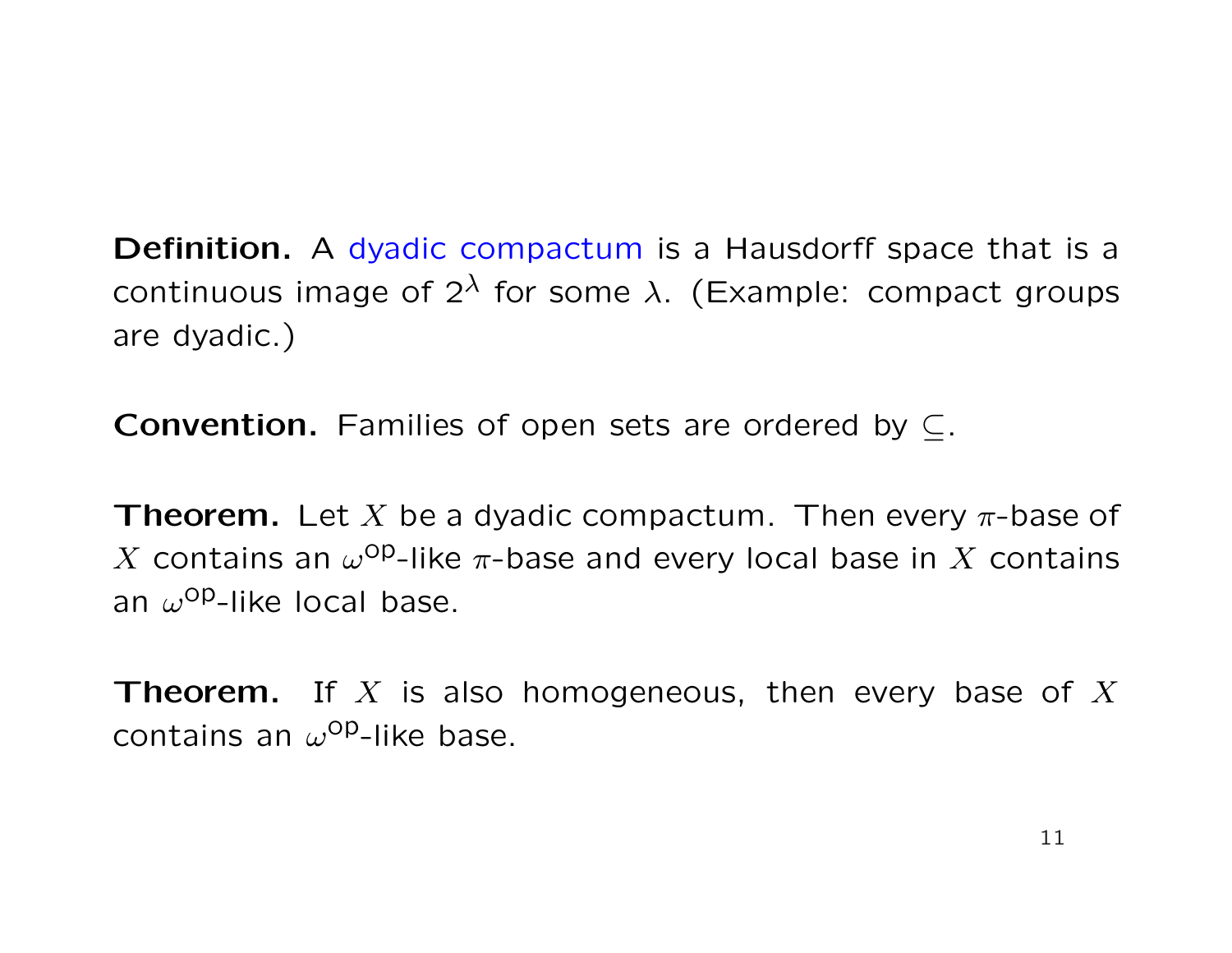## $\lambda$ -approximation systems

• Suppose  $\lambda = cf(\lambda) > \omega$ . Replace  $\aleph_1$  with  $\lambda$  in the definition of Ω. Replace " $M_{\alpha}$  countable" with "| $M_{\alpha}$ | ⊆  $M_{\alpha} \cap \lambda \in \lambda$ ". Then you've got  $\lambda$ -approximation systems.

**Theorem.** Let  $C$  be a coproduct of boolean algebras each no bigger than  $\kappa$ . Every subset of C contains a  $\kappa^{\text{OP}}$ -like dense subset. Proof. Use elementary chains.

**Theorem.** If B is a subalgebra of C and  $\mathfrak{r}(B) = |B|$ , then every base of B contains a  $\kappa^{OP}$ -like base. **Proof.** Use  $\kappa^+$ -approximation systems and  $\omega_1$ -approximation systems.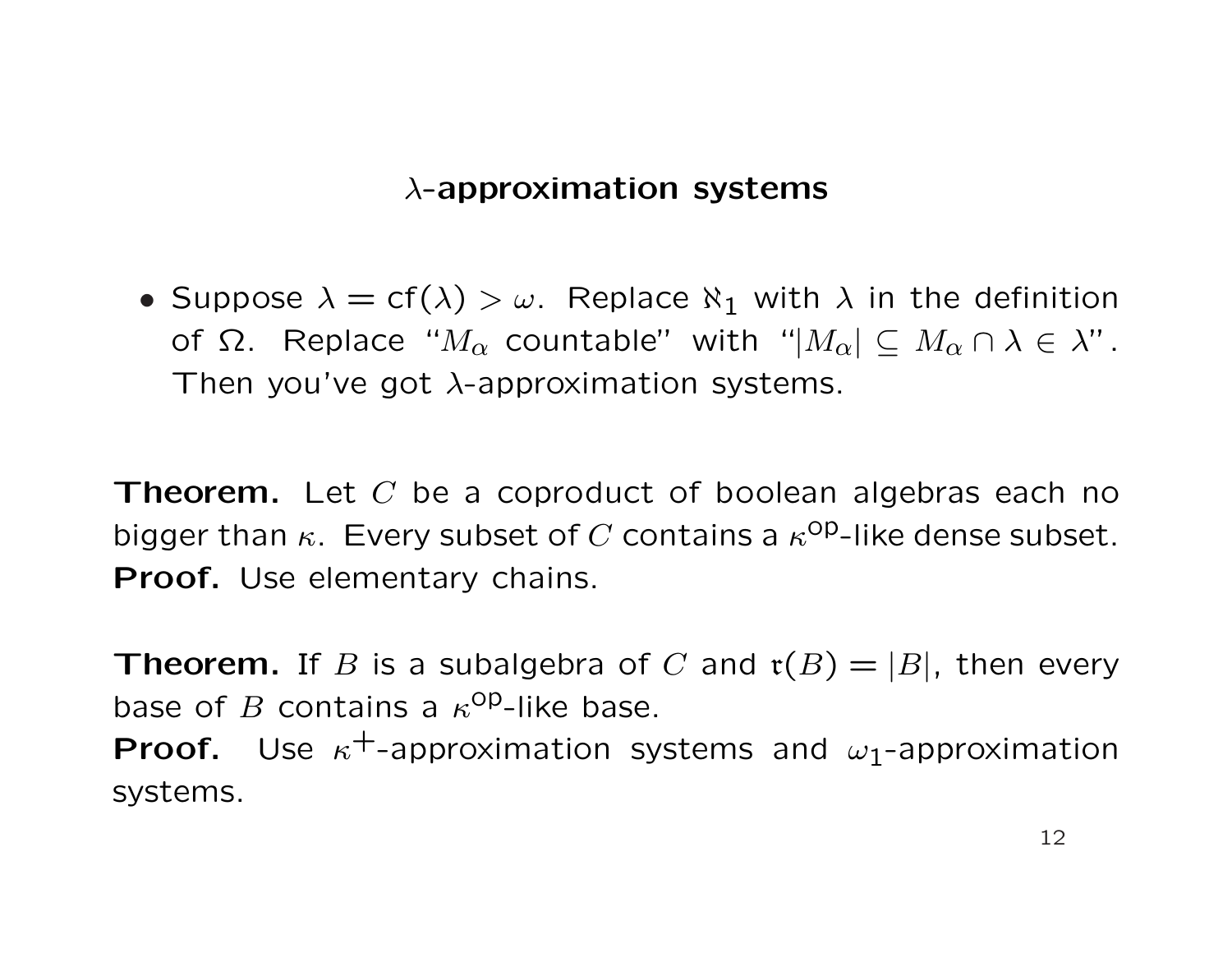# Topological consequences

- Let  $X$  be a Hausdorff space and a continuous image of a product of compact Hausdorff spaces each with weight at most  $\kappa$ .
- Every  $\pi$ -base of X contains an  $\kappa^{op}$ -like  $\pi$ -base and every local base in X contains an  $\kappa^{op}$ -like local base.
- If  $X$  is also homogeneous, then every base of  $X$  contains a  $\kappa^{\text{op}}$ -like base.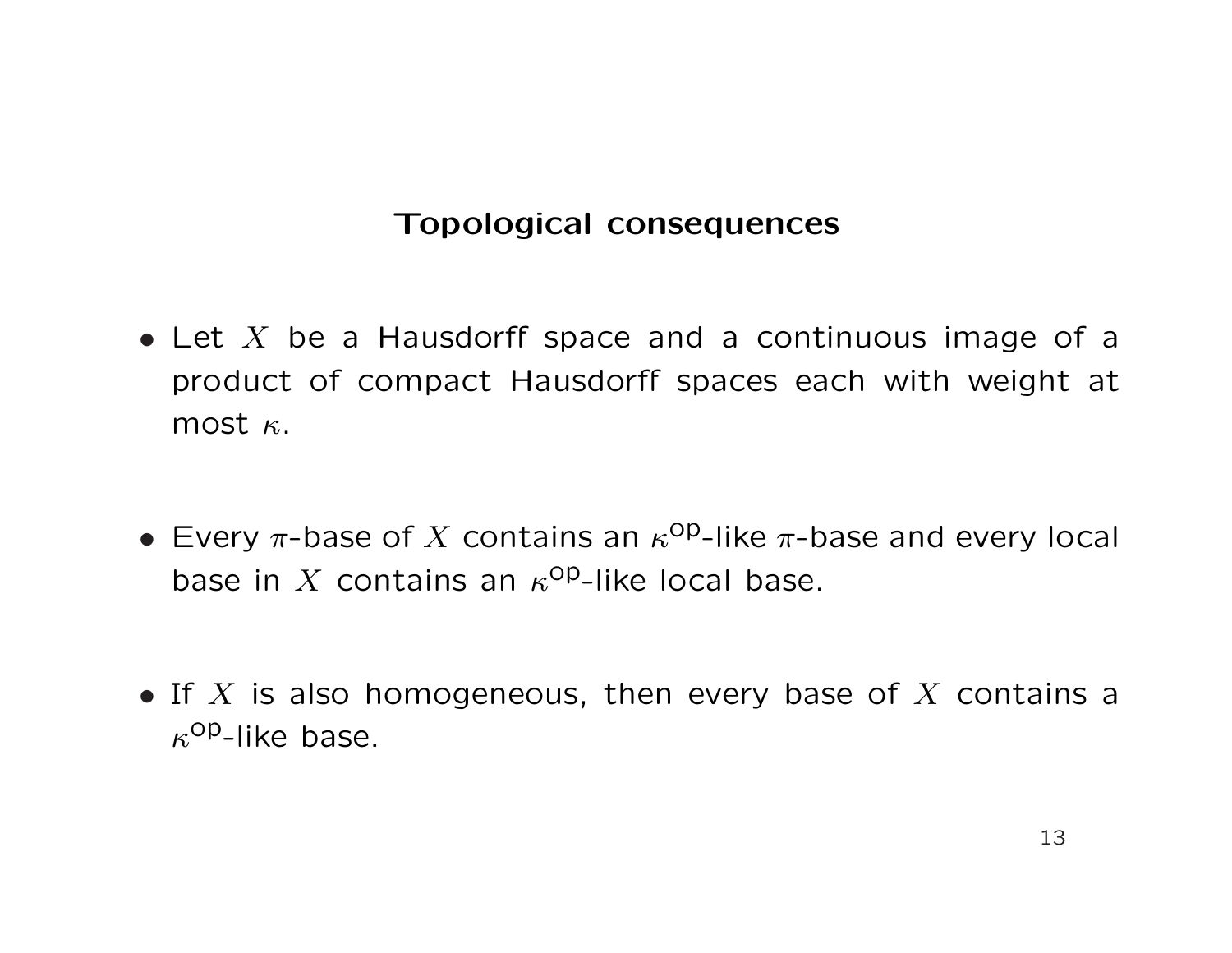# Questions

- If  $B$  is a boolean algebra and  $B$  reflects cones, then is  $B$  a subalgebra of a free boolean algebra?
- The answer is yes if  $|B| \leq \aleph_1$ . I haven't figured out how to avoid Pitfall  $#2$ .
- Is there a topological space X with a  $\kappa^{op}$ -like base A and a base  $\beta$  that does not contain a  $\kappa^{OP}$ -like base? (This can't happen for  $\pi$ -bases or for local bases at a common point.)
- The answer is no if we have GCH and X compact, Hausdorff, and homogeneous.